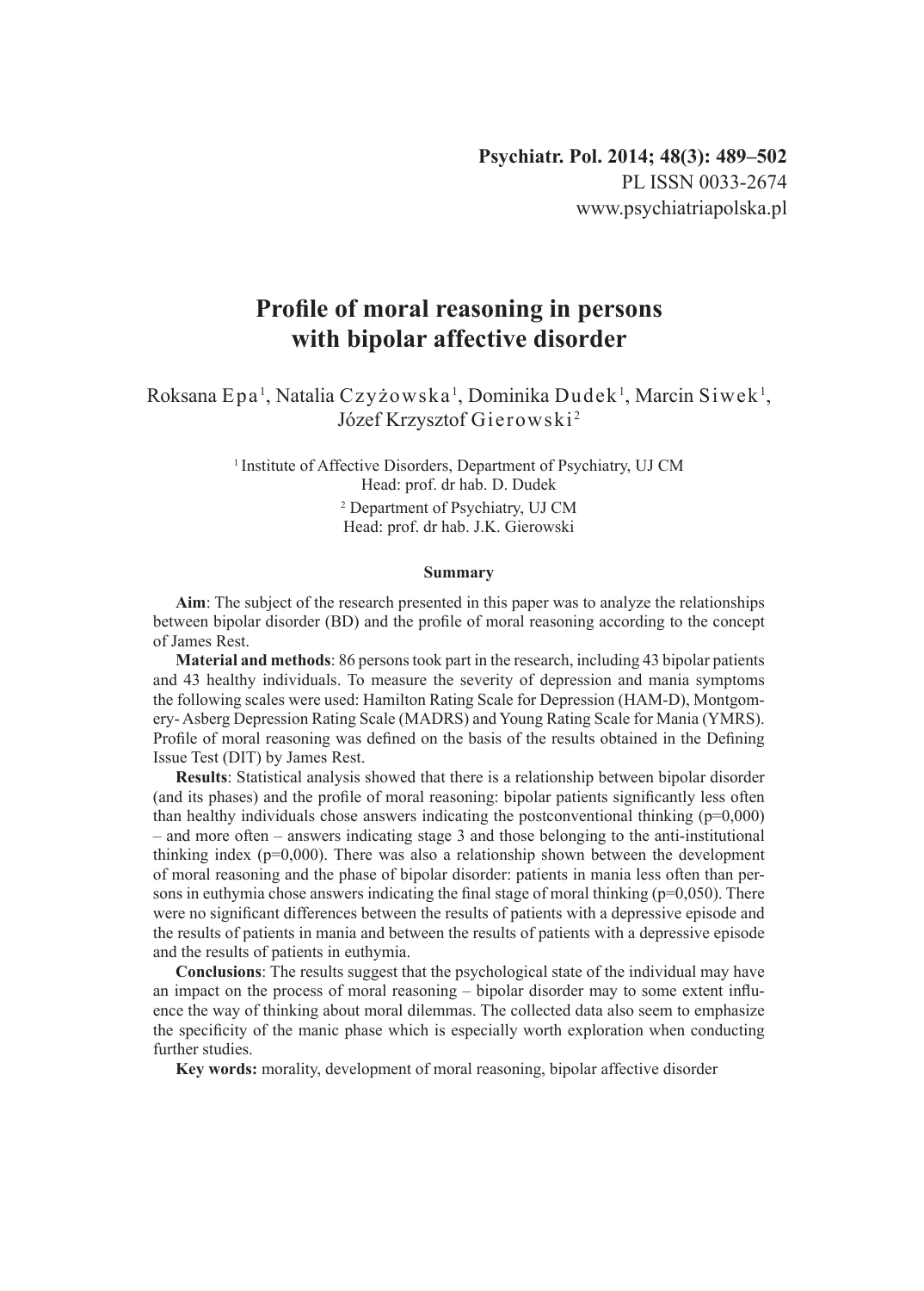### **Introduction**

The issue of morality in bipolar disorder still remains an area that needs in-depth examination. There have been reports outlining the moral image of emotionality in bipolar patients pointing to the existence of some deviations from the norm in this group on the ability of empathizing, tendency to feel shame and guilt [1-5]. There are fewer studies demonstrating such behavioral tendencies in people with a diagnosis of bipolar disorder that express themselves in the proceedings resulting in crossing standards widely regarded as some determinants of what is morally right and proper [6, 7]. It should be noted that emotions and behaviour are only two-thirds of what can be understood by the term 'human morality'. An equally important part of it – untested so far on the basis of psychiatry – is the cognitive component, described in terms of moral reasoning: understanding of the values, resolving dilemmas and making choices in ethically ambiguous situations.

The research aims to present the issues of the development of moral reasoning diagnosed with bipolar disorder from the perspective of the concept of James Rest – a leading representative of neo-Kohlbergian approach in psychology of morality [8-10]. Rest, like Kohlberg [11], presented a model of moral development composed of six stages, showing the successive levels of moral thinking development (Table 1.). A very important element of the concept of Rest is putting pressure on the cognitive construction of social reality [12] – each person constructs and understands categories such as: right, fault, justice, social order and reciprocity in their own way. It is equally important that changes in moral thinking, which take place during the life of the individual, are developmental – successive stages are characterized by more mature forms of understanding the rules governing social intercourse. Reaching a new stage of development, the person can better recognize what is right and consistent with the principles of justice and due to that cope better in a complex social reality [9, 10]. Thus, starting from the level when private needs and desires of a person are most important to him/her (reasoning is dominated by the so-called *personal interests schema*: stages 2 and 3), he/she reaches the point where he/she begins to perceive the surrounding reality from the perspective of a member of a social group – then sees the greatest value in caring for the welfare of society (*the maintaining norms schema*: stage 4). Although the vast majority of people stop at this stage, some part of them manages to get to the next one, where abstract values (not the rules set by society and institutions) – for example human life and dignity – are reliable indicators of what is morally correct (*postconventional schema*: stages 5 and 6). According to Rest [10], the mentioned schemas are developmentally ordered ways to answer the question of how to function in society to live properly.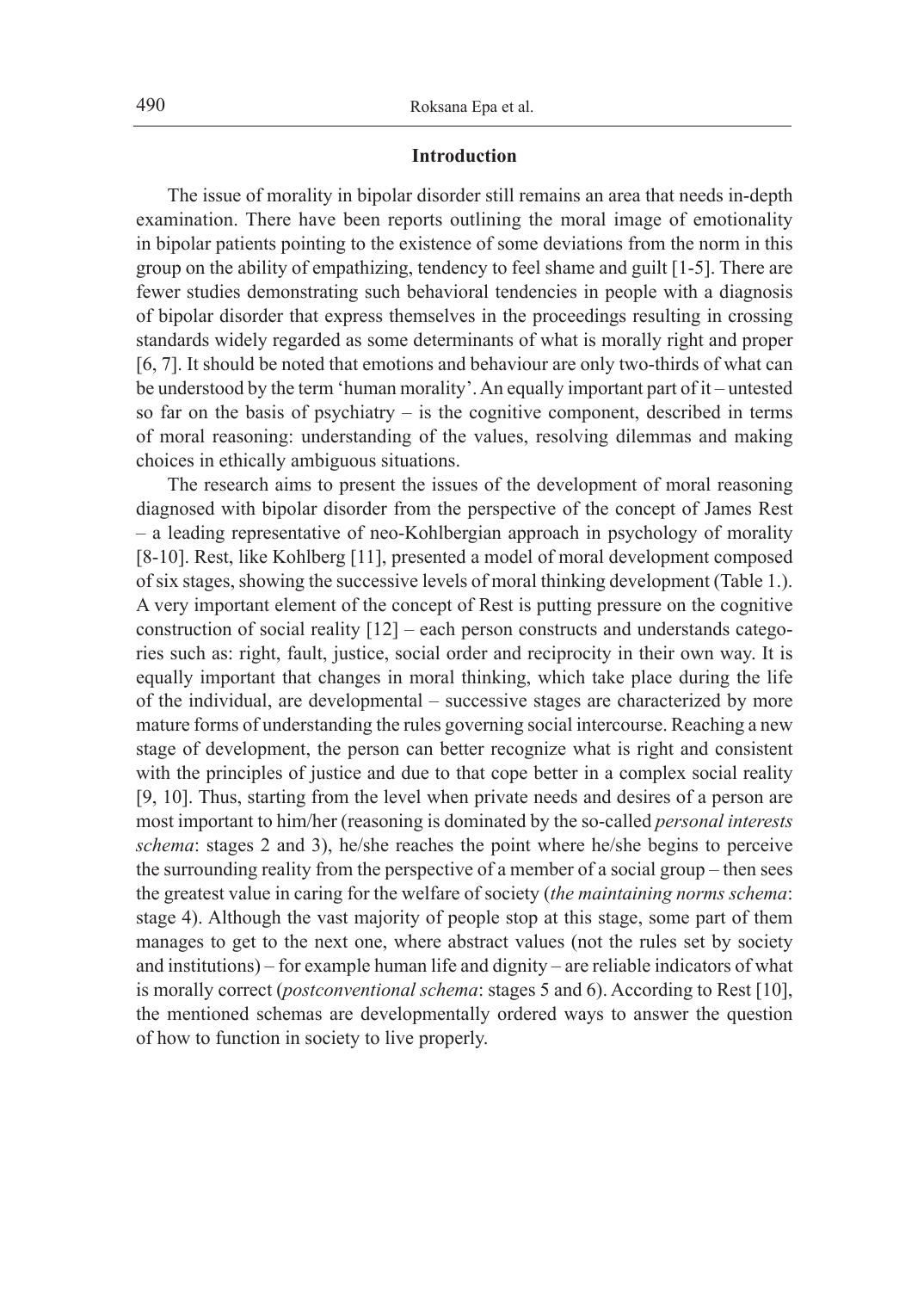#### Tab.1. **Stages of moral reasoning by James Rest**

Stage 1. The morality of obedience (relates in particular to children)

Individual is self-centered and cannot take someone else's perspective.

The basic rule is obeying the immutable laws derived from the caregivers (seniority rule).

Failure to comply with the rules should be punished.

Personal Interests Schema

Stage 2. Instrumental Egoism and Simple Exchange

Person begins to perceive the needs and interests of others. The beginnings of cooperation, which is a favor for a favor exchange, are established.

Person believes that the law should be respected only when it is beneficial and associated with the achievement of a particular purpose.

Stage 3. Interpersonal Concordance

Moral behavior is driven by care for the approval of others.

Important limitation of this stage is that the cooperation between the units takes place only if they establish a relationship of friendship.

The Maintaining Norms Schema

Stage 4. Law and Duty to the Social Order

Everyone is obliged to comply with the law and at the same time is protected by it.

There is a formal organization of the social roles performed by the regulations, which enable the determination of the applicable standards.

Compliance with the law applies regardless of the individual circumstances.

Postconventional Schema

Stage 5 (5A and 5B). Societal Consensus

What is important is the choice of an appropriate and fair system of cooperation (5A) and respect for the fundamental rights of every human ("intuitive humanism", 5B).

Stage 6. Nonarbitrary Social Cooperation

Morality is more than the effect of social consensus.

Resorting to abstract moral principles (for example: life, dignity)

Man is considered to be an end in itself, not a means to achieve another good.

Order of the stages of moral development is immutable – that means, firstly, that changes always lead 'to the top' and secondly, that the individual who has reached a certain stage, could not miss any of the intermediate steps. However, pace of development and its final point can be differentiated [12, 13]. It should be noted that when a person goes to higher levels of reasoning, he/she does not lose the ability to use the schemes characterizing the previous stages – but begins to show a preference for values appropriate to the new developmental stage. Each level of moral reasoning is associated with different ways of interpreting the moral dilemmas and different assessment of their essential aspects [8].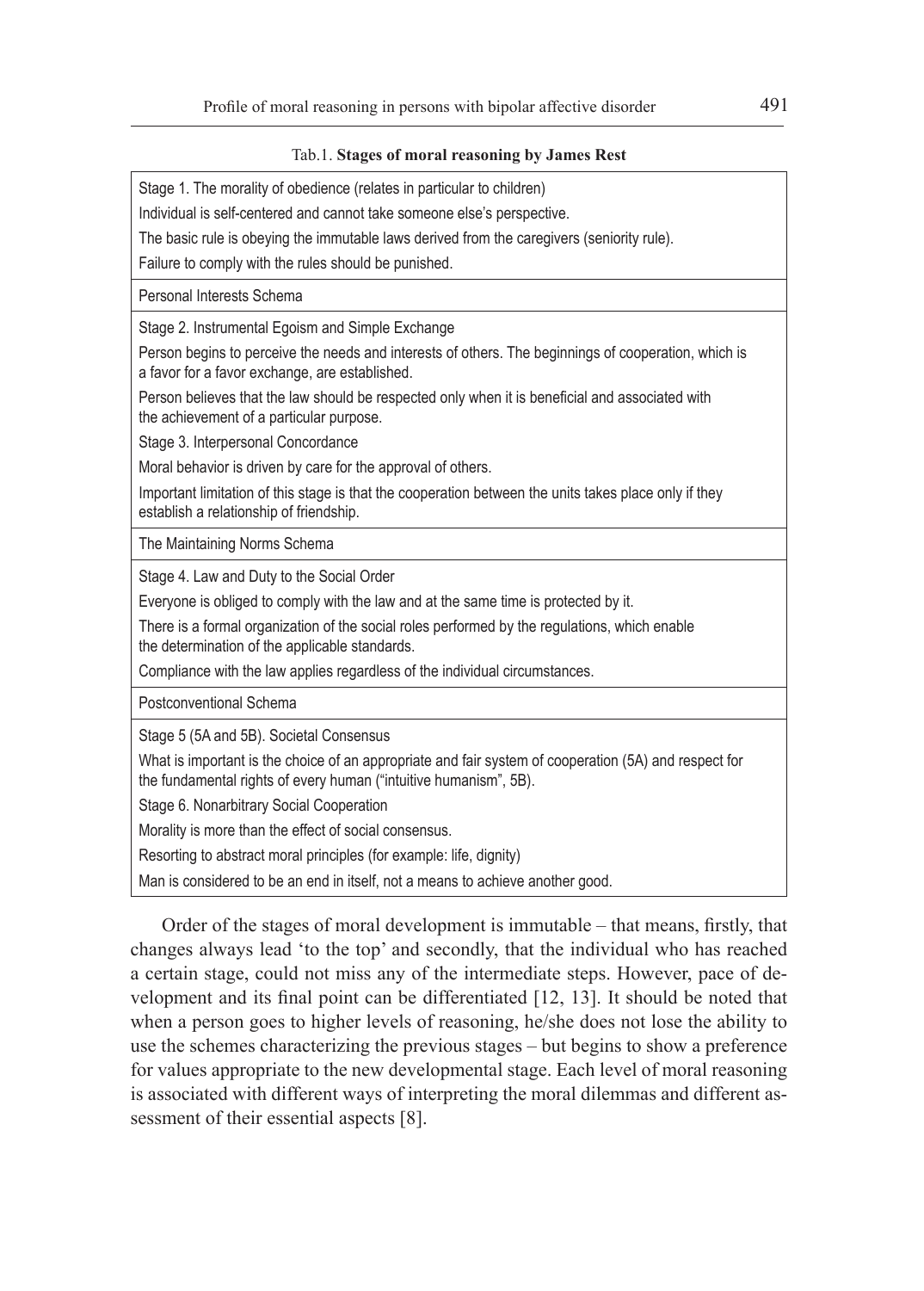The main aim of the research was to answer the question whether people with a diagnosis of bipolar disorder differ in terms of moral reasoning from healthy controls. The next goal was to investigate whether moral thinking is associated with the phase of the disease, and if so – what is the nature of this relation.

# **Material and methods**

The research was conducted with the approval of Commission on Research Ethics at the Institute of Psychology Jagiellonian University. 86 persons took part in the research, out of whom half were patients diagnosed with the bipolar disorder (according to the criteria of ICD-10) treated in a stationary or ambulatory mode (n=43), and half – healthy volunteers. The group of healthy subjects included 18 men and 25 women (average age was 38.3 years), of which 31 persons had higher education and 12 had secondary education. The group of people with bipolar disorder included 14 men and 29 women (average age was 43.3 years), of which 30 persons had higher education, 10 had secondary education and one had vocational education. These groups did not differ significantly in terms of the structure of sex, age and level of education. The group of patients was further divided into three subgroups: (a) persons with a depressive episode  $(n=13)$ , (b) persons in mania  $(n=13)$  and (c) persons in euthymia (symptomatic remission) (n=17). The criterion for the division was the stage of the disease during the study. Patients were included in the specific subgroups on the basis of a diagnosis by a psychiatrist and obtained the appropriate number of points in the scales of depression and mania.

To measure the severity of depressive symptoms the following scales were used: Hamilton Rating Scale for Depression (HAM-D) [14, 15] and the Montgomery-Asberg Depression Rating Scale (MADRS) [15, 16]. The minimum amounts of points, which meant inclusion of a person to the subgroup of patients with a depressive episode, were: 7 points for HAM-D and 11 points for MADRS. A patient was considered a person in a phase of depression only if he (or she) obtained designated minimum amount of points in both scales simultaneously.

The presence and severity of manic symptoms were measured using the Young Rating Scale for Mania (YMRS) [17]. The threshold for the test to include a person to a group of people with symptoms of mania was the number of 12 points.

Subjects diagnosed with bipolar disorder that did not obtain the minimum point values to allow their inclusion in the subgroup of patients with depression or patients with mania, were classified, following a psychiatric examination, to the subgroup of persons in euthymia.

The level of moral development, both in the group of healthy subjects and in group of patients, was assessed using the Defining Issue Test (DIT) by James Rest [8-10] in Polish translation of Adam Niemczyński. This test consists of six short stories, each of which presents a kind of moral dilemma. The task of the subjects is to check how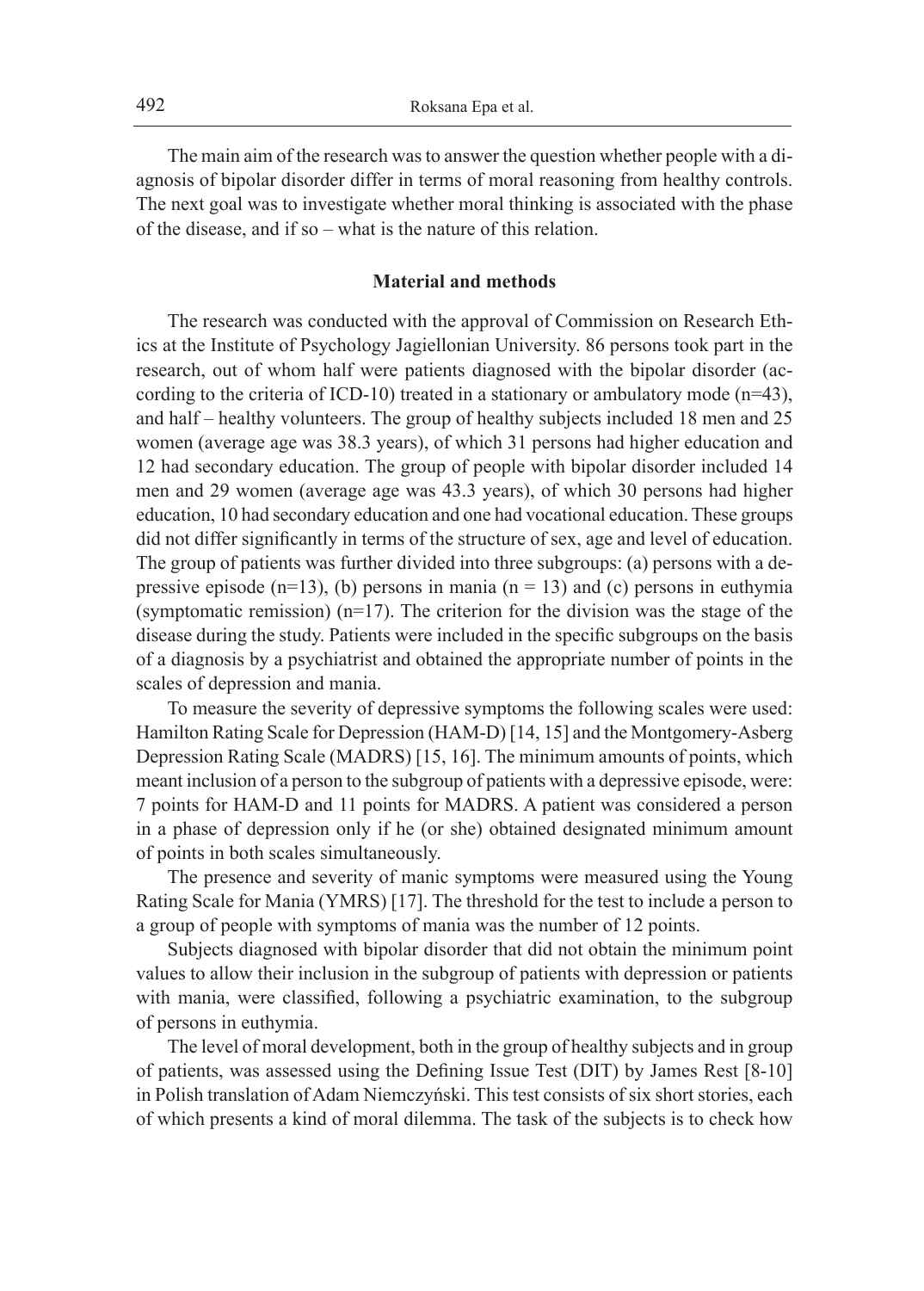– in their opinion – the hero of the story should behave in the face of this dilemma, and then – to look closely at the twelve issues extracted by the author and determine how are they important when solving the problem. The analysis of the answers given by the individual makes it possible to know the essence of his/her moral reasoning by identifying the contribution of different stages separated by Rest in his/her thinking about moral dilemmas (apart from stage 1, not included in the DIT). There are three additional indexes: P index – reflecting the share of postconventional schema in the whole moral thinking of individual, A index – which is a measure of the so-called anti-institutional thinking expressed in showing opposition to the prevailing social order, and M index – including meaningless issues (too frequent identifying them as important is equivalent to incorrect completion of the test and is a prerequisite for its rejection). After estimating the importance of the question, tested person is asked to select four most important of all twelve and check which of them is – in his/her opinion – first, second, third and fourth as to the validity. The procedure is the same for each story.

When analyzing the responses obtained during the testing with DIT, we should calculate percentage of various stages of development throughout the moral reasoning of the subject. As a result, it becomes possible to outline profile of that reasoning and comparison of profiles relevant to particular groups of respondents.

#### **Results**

# *Diagnosis of bipolar disorder and the profile of moral reasoning.*

Statistical analysis included the results obtained by the two treatment groups: a group of subjects with a diagnosis of bipolar disorder (n=43) and a group of healthy individuals (n=43). Analysis of the link between bipolar disorder and the profile of moral reasoning was performed using Student's t-test for independent groups. The results are shown in Table 2.

| Stage of moral |                     | Average percentage of responses representing<br>different stages in moral reasoning of subjects | The value of t; the significance<br>of differences |        |       |
|----------------|---------------------|-------------------------------------------------------------------------------------------------|----------------------------------------------------|--------|-------|
| reasoning      | Healthy individuals | Persons with bipolar<br>disorder                                                                | df                                                 |        | р     |
| Stage 2        | 5.34                | 6.05                                                                                            | $-0.650$                                           | 84     | 0.518 |
| Stage 3        | 20.31               | 24.92                                                                                           | $-2.641$                                           | 84     | 0.010 |
| Stage 4        | 29.47               | 29.15                                                                                           | 0.127                                              | 83.658 | 0.899 |
| Stage 5A       | 22.48               | 16.86                                                                                           | 3.376                                              | 84     | 0.001 |

Table 2. **The results of the Student's t test for independent groups: a group of healthy subjects and a group of patients**

*table continued on the next page*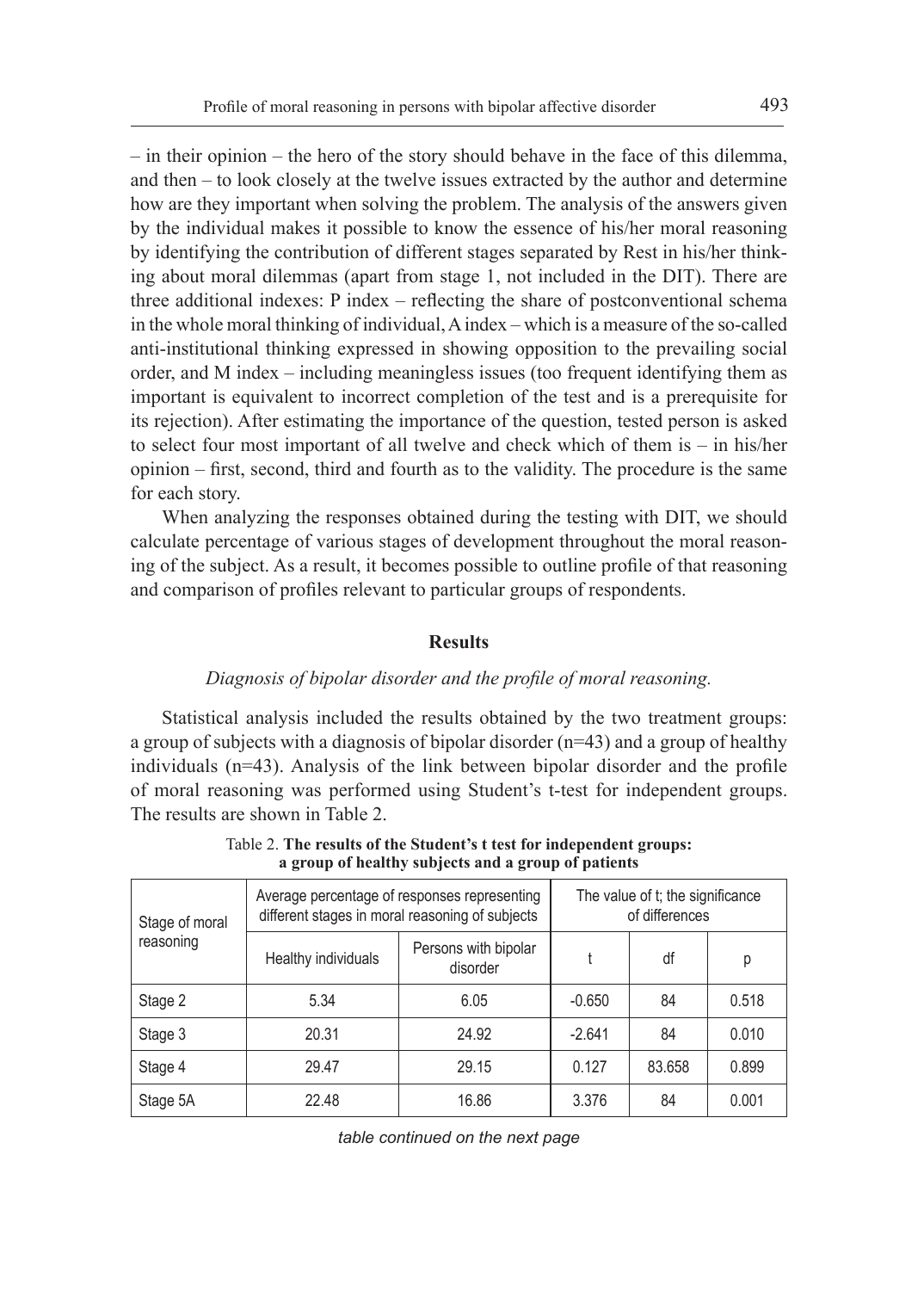| Stage 5B | 10.54 | 4.95  | 4.765    | 84 | 0.000 |
|----------|-------|-------|----------|----|-------|
| Stage 6  | 7.33  | 5.7   | 1.725    | 84 | 0.088 |
| P index  | 40.35 | 27.33 | 5.683    | 84 | 0.000 |
| A index  | 2.40  | 5.74  | $-3.860$ | 84 | 0.000 |

The presence of significant differences between the groups in terms of stages: 3  $(p=0.010)$ , 5A  $(p=0.001)$  and 5B  $(p=0.000)$  and also in terms of the P index, defined as the sum of responses appropriate to the stage 5A, 5B and 6 ( $p = 0.000$ ), and the A index ( $p=0.000$ ) has been indicated. For stage 3 and the A index significantly higher results were obtained by bipolar patients whereas in the case of stages: 5A, 5B, and the P index, better results were achieved by healthy persons. In the case of stages 2, 4 and 6, there were no significant differences between the average scores of both groups.

# *A comparison of moral reasoning in the three subgroups of patients and the group of healthy individuals*

The next step was to compare the results obtained by patients in different phases of the disease with the results of healthy subjects. Analysis was performed using the nonparametric Mann – Whitney U test (due to the different sizes of examined groups). The results are shown in Tables 3-5.

| Stage of moral | Average percentage of responses | representing different stages in moral<br>reasoning of subjects | The significance of differences between<br>the results of different groups<br>(Mann - Whitney U test) |             |          |
|----------------|---------------------------------|-----------------------------------------------------------------|-------------------------------------------------------------------------------------------------------|-------------|----------|
| reasoning      | Persons with<br>depression      | Healthy persons                                                 | U                                                                                                     | 7           | р        |
| Stage 2        | 6.55                            | 5.34                                                            | 264.5000                                                                                              | 0.284379    | 0.776120 |
| Stage 3        | 25.13                           | 20.31                                                           | 181.5000                                                                                              | 1.897687    | 0.057738 |
| Stage 4        | 26.92                           | 29.47                                                           | 258,5000                                                                                              | $-0.398453$ | 0.690296 |
| Stage 5A       | 17.18                           | 22.48                                                           | 190.5000                                                                                              | $-1.72252$  | 0.084977 |
| Stadge 5B      | 3.82                            | 10.54                                                           | 114.0000                                                                                              | $-3.21873$  | 0.001288 |
| Stage 6        | 6.41                            | 7.33                                                            | 232,0000                                                                                              | $-0.920592$ | 0.357264 |
| P index        | 27.18                           | 40.35                                                           | 99.00000                                                                                              | $-3.49880$  | 0.000467 |
| A index        | 7.05                            | 2.40                                                            | 143,0000                                                                                              | 2.908545    | 0.003631 |

Table 3. **The results of the Mann – Whitney U test for a group of persons with depression and healthy subjects**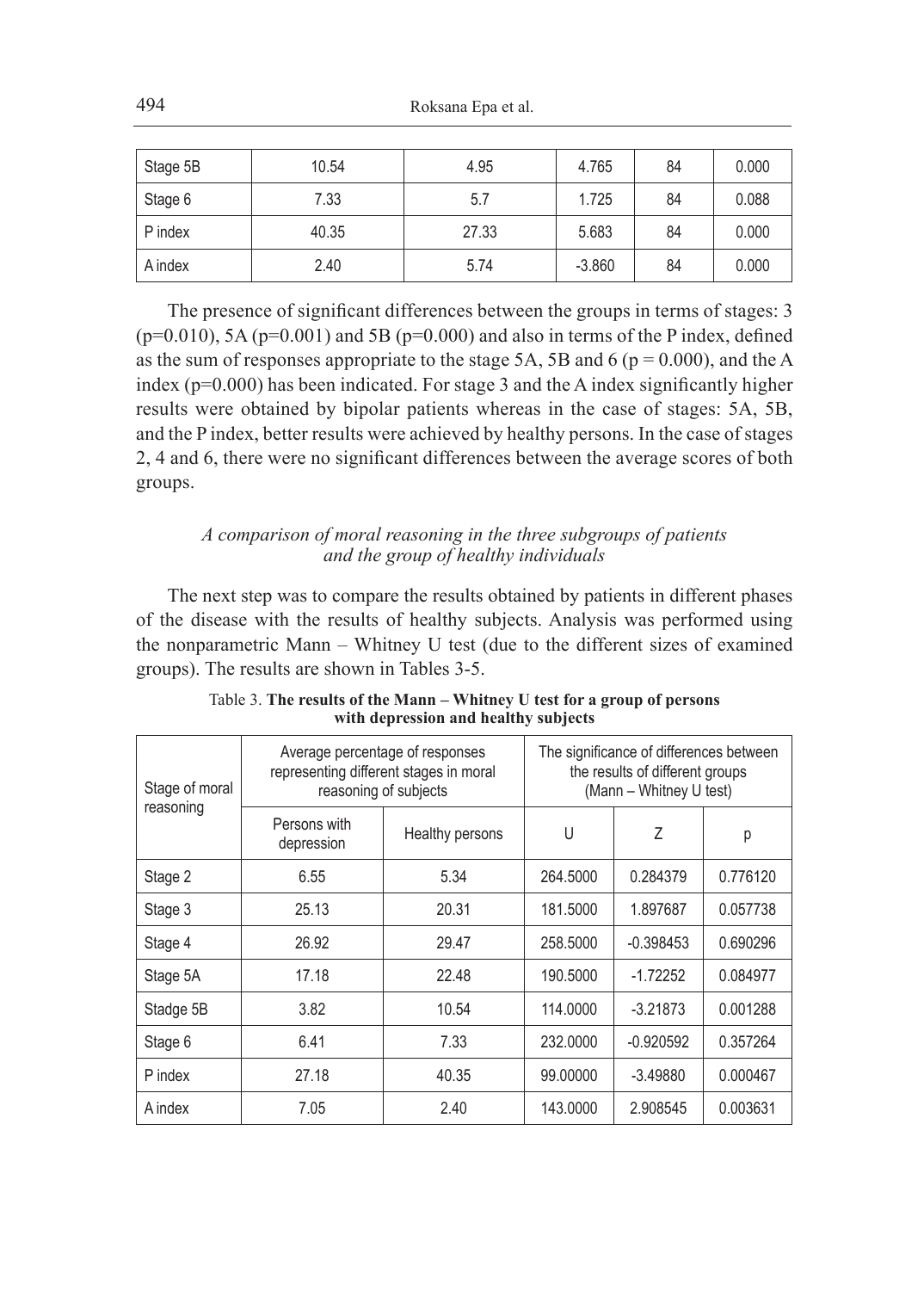| Stage of moral | Average percentage of responses<br>representing different stages in moral<br>reasoning of subjects | The significance of differences between<br>the results of different groups<br>(Mann - Whitney U test) |          |             |          |  |  |
|----------------|----------------------------------------------------------------------------------------------------|-------------------------------------------------------------------------------------------------------|----------|-------------|----------|--|--|
| reasoning      | Persons in manic<br>phase                                                                          | Healthy persons                                                                                       | U        | Ζ           | р        |  |  |
| Stage 2        | 7.44                                                                                               | 5.34                                                                                                  | 191.5000 | 1.714197    | 0.086493 |  |  |
| Stage 3        | 26.54                                                                                              | 20.31                                                                                                 | 167,0000 | 2.180845    | 0.029196 |  |  |
| Stage 4        | 29.23                                                                                              | 29.47                                                                                                 | 274.5000 | $-0.087482$ | 0.930289 |  |  |
| Stage 5A       | 15.51                                                                                              | 22.48                                                                                                 | 111.5000 | $-3.26192$  | 0.001107 |  |  |
| Stage 5B       | 5.51                                                                                               | 10.54                                                                                                 | 145.0000 | $-2.61657$  | 0.008882 |  |  |
| Stage 6        | 3.08                                                                                               | 7.33                                                                                                  | 122.5000 | $-3.05958$  | 0.002217 |  |  |
| P index        | 23.85                                                                                              | 40.35                                                                                                 | 58.50000 | $-4.28522$  | 0.000018 |  |  |
| A index        | 5.26                                                                                               | 2.40                                                                                                  | 174.5000 | 2.124409    | 0.033637 |  |  |

### Table 4. **The results of the Mann – Whitney U test for a group of persons in manic phase and healthy subjects**

Table 5. **The results of the Mann – Whitney U test for a group of persons in euthymia and healthy subjects**

| Stage of moral<br>reasoning |                     | Average percentage of responses<br>representing different stages in moral<br>reasoning of subjects | The significance of differences between<br>the results of different groups<br>(Mann - Whitney U test) |             |             |
|-----------------------------|---------------------|----------------------------------------------------------------------------------------------------|-------------------------------------------------------------------------------------------------------|-------------|-------------|
|                             | Persons in euthymia | Healthy persons                                                                                    | U                                                                                                     | 7           | р           |
| Stage 2                     | 4.61                | 5.34                                                                                               | 352.5000                                                                                              | $-0.207264$ | 0.835804    |
| Stage 3                     | 23.53               | 20.31                                                                                              | 276,5000                                                                                              | 1.456168    | 0.145347    |
| Stage 4                     | 30.78               | 29.47                                                                                              | 348,5000                                                                                              | $-0.271175$ | $-0.271175$ |
| Stage 5A                    | 17.65               | 22.48                                                                                              | 237.5000                                                                                              | $-2.09813$  | 0.035894    |
| Stage 5B                    | 5.39                | 10.54                                                                                              | 183.0000                                                                                              | $-2.99981$  | 0.002702    |
| Stage 6                     | 6.57                | 7.33                                                                                               | 351.5000                                                                                              | $-0.223886$ | 0.822846    |
| P index                     | 30.10               | 40.35                                                                                              | 199.0000                                                                                              | $-2.72731$  | 0.006386    |
| A index                     | 5.10                | 2.40                                                                                               | 228,5000                                                                                              | 2.828577    | 0.004676    |

The presence of significant differences was indicated in the following variables: 1) for a group of persons with depression and a group of healthy subjects – in stage 5B ( $p=0.001$ ), P index ( $p=0.000$ ) A index ( $p=0.003$ ); 2) for a group of persons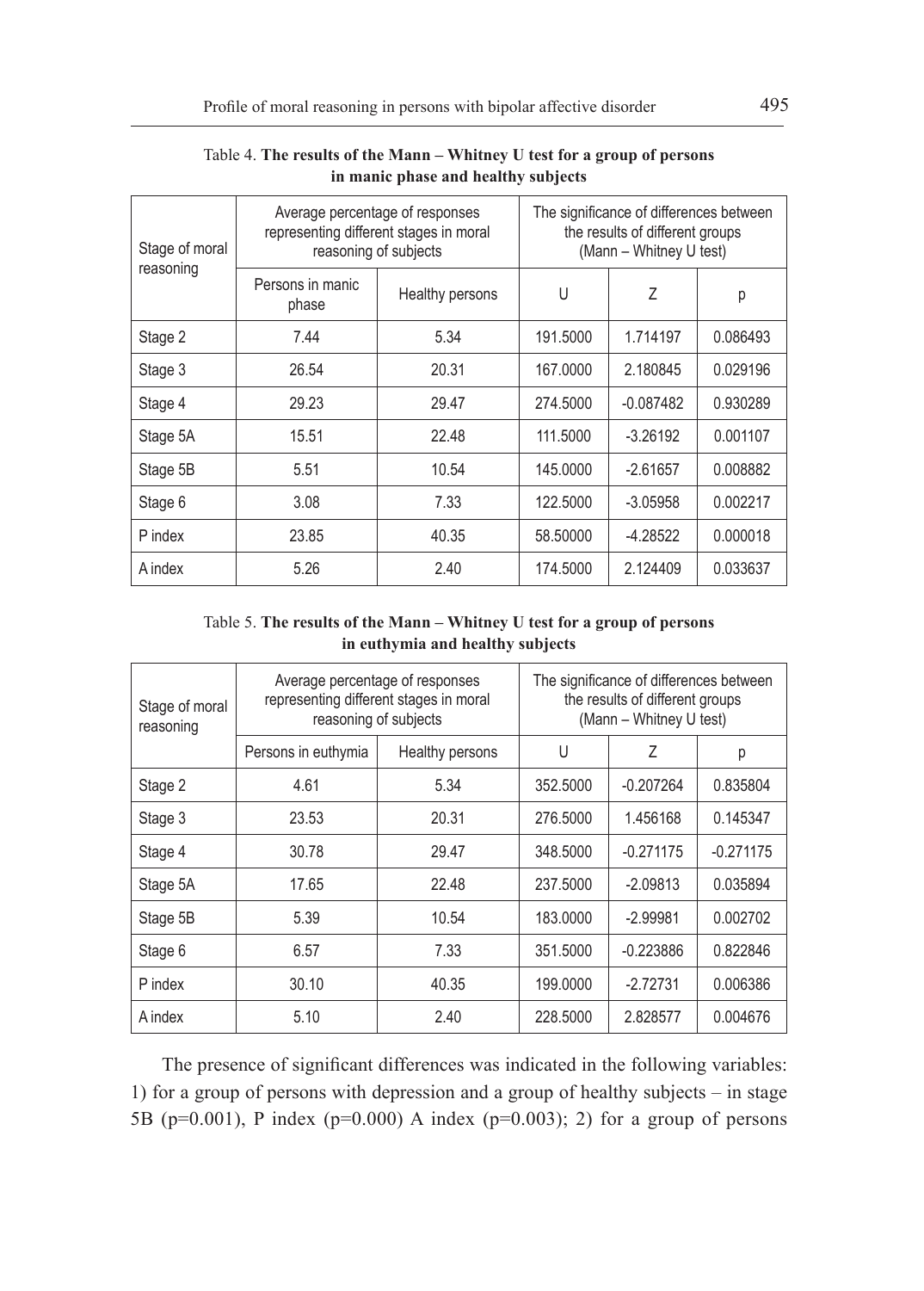in manic phase and a group of healthy subjects –in stage 3 ( $p=0.029$ ), 5A ( $p=0.001$ ), 5B (p=0.008), 6 (p=0.002), P index (p = 0.000) and A index (p = 0.03); 3) for a group of people in euthymia and a group of healthy subjects – in stage  $5A$  ( $p=0.035$ ),  $5B$  $(p=0.002)$ , P index (p=0.006) and A index (p=0.005).

All reported differences in stage 3 and A index came out in favor of persons with bipolar disorder while differences in the postconventional reasoning (stages: 5A, 5B, 6, and P index) – in favor of healthy individuals.

# *The phase of the disease and profile of moral reasoning*

The aim of the analysis was to examine whether there are statistically significant relationships between the phase of the disease and the percentage share of responses indicating different stages of moral reasoning, and if so, for which the phase results are significantly higher or lower than for the other phases. For this purpose, a one-way analysis of variance (ANOVA) for independent groups was performed. The results are shown in Table 6.

| Stage of moral<br>reasoning | Average percentage of responses rep-<br>resenting different stages in subjects'<br>moral reasoning |                     |       | The significance of differences between<br>the results of different groups |                  |    |       |
|-----------------------------|----------------------------------------------------------------------------------------------------|---------------------|-------|----------------------------------------------------------------------------|------------------|----|-------|
|                             |                                                                                                    |                     |       |                                                                            | df               |    |       |
|                             | Euthymia                                                                                           | F<br>Mania<br>Depr. |       | between<br>groups                                                          | within<br>groups | р  |       |
| Stage 2                     | 4,61                                                                                               | 6,55                | 7,44  | 1,536                                                                      | 2                | 40 | 0,228 |
| Stage 3                     | 23.53                                                                                              | 25.13               | 26.54 | 0.493                                                                      | $\overline{2}$   | 40 | 0.614 |
| Stage 4                     | 30.78                                                                                              | 26.92               | 29.23 | 0.409                                                                      | $\overline{2}$   | 40 | 0.667 |
| Stage 5A                    | 17.65                                                                                              | 17.18               | 15.51 | 0.317                                                                      | $\mathfrak{p}$   | 40 | 0.730 |
| Stage 5B                    | 5.39                                                                                               | 3.82                | 5.51  | 0.658                                                                      | $\overline{2}$   | 40 | 0.523 |
| Stage 6                     | 6.57                                                                                               | 6.41                | 3.08  | 3.415                                                                      | $\mathfrak{p}$   | 40 | 0.043 |
| P index                     | 30.10                                                                                              | 27.18               | 23.85 | 1.713                                                                      | $\mathfrak{p}$   | 40 | 0.193 |
| A index                     | 5.10                                                                                               | 7.05                | 5.26  | 0.639                                                                      | $\overline{2}$   | 40 | 0.533 |

Table 6 **Results of the analysis of variance for independent groups (persons in euthymia, in depression and in the manic phase)**

On the basis of the profiles of moral reasoning profiles of persons in euthymia, depression and mania, it can be stated that there are statistically significant differences in terms of stage 6 of this reasoning ( $p = 0.043$ ). A post hoc analysis using the Bonferroni test (Table 7) showed that people in the manic phase significantly less than those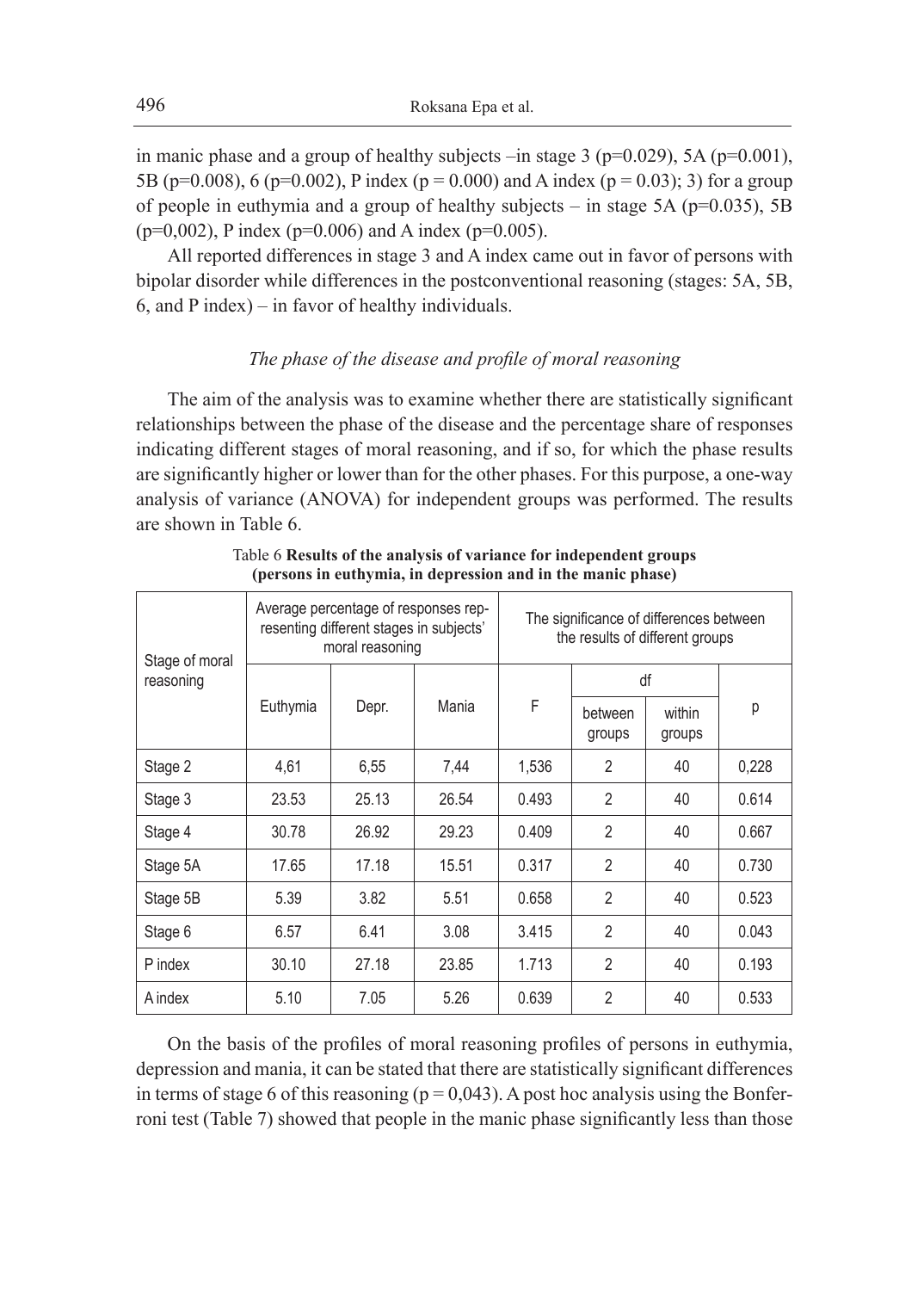in euthymia choose the responses appropriately for this stage  $(p=0.05)$ . There were no differences between the average results obtained by depressive patients and subjects in euthymia as well as between the average scores of patients with depressive episode and patients in the manic phase.

|            | (J) phase  | The difference<br>of averages (I-J) | Standard<br>error |              | confidence interval (95 %) |                 |  |
|------------|------------|-------------------------------------|-------------------|--------------|----------------------------|-----------------|--|
| (I) phase  |            |                                     |                   | Significance | The lower<br>limit         | The upper limit |  |
|            | depression | 0.64688                             | 1.54036           | 1.000        | $-3.2023$                  | 4.4960          |  |
| euthymia   | mania      | 3.85226                             | 1.54036           | 0.050        | 0.0031                     | 7.7014          |  |
| depression | euthymia   | $-0.64688$                          | 1.54036           | 1.000        | $-4.4960$                  | 3.2023          |  |
|            | mania      | 3.20538                             | 1.63984           | 0.173        | $-0.8923$                  | 7.3031          |  |
| mania      | euthymia   | $-3.85226$                          | 1.54036           | 0.050        | $-7.7014$                  | $-0.0031$       |  |
|            | depression | $-3.20538$                          | 1.63984           | 0.173        | $-7.3031$                  | 0.8923          |  |

Table 7. **Bonferroni test results for the dependent variable: stage 6**

\* The difference is significant at the level of 0.05

#### **Discussion of results**

# *The relationship between bipolar disorder and the profile of moral reasoning*

Analysis of the results relating to the hypothesis about the relationship between bipolar disorder and moral reasoning allowed the confirmation of the existence of this type of dependence for most variables. The first significant difference was observed in terms of stage 3: persons with a diagnosis of bipolar disorder obtained significantly higher scores than healthy individuals.

It is worth to recall one of the assumptions of Rest saying that the development of moral reasoning remains strictly dependent on cognitive development [12, 18] – thus, if the progress in the development of structures of thought is a difficulty for the individual, the difficulty will also be shifted upward in moral reasoning. It is known, otherwise, that bipolar disorder is often accompanied by loss of performance in terms of cognitive functioning – compared to the state of being healthy – regarding both content and form (that is precisely the structure) of thinking [19, 20]. It is therefore possible that people diagnosed with bipolar disorder more frequently than healthy subjects reasoned in a manner corresponding to stage 3, because the transition to the next stage was problematic for them due to a limitation of cognitive functioning.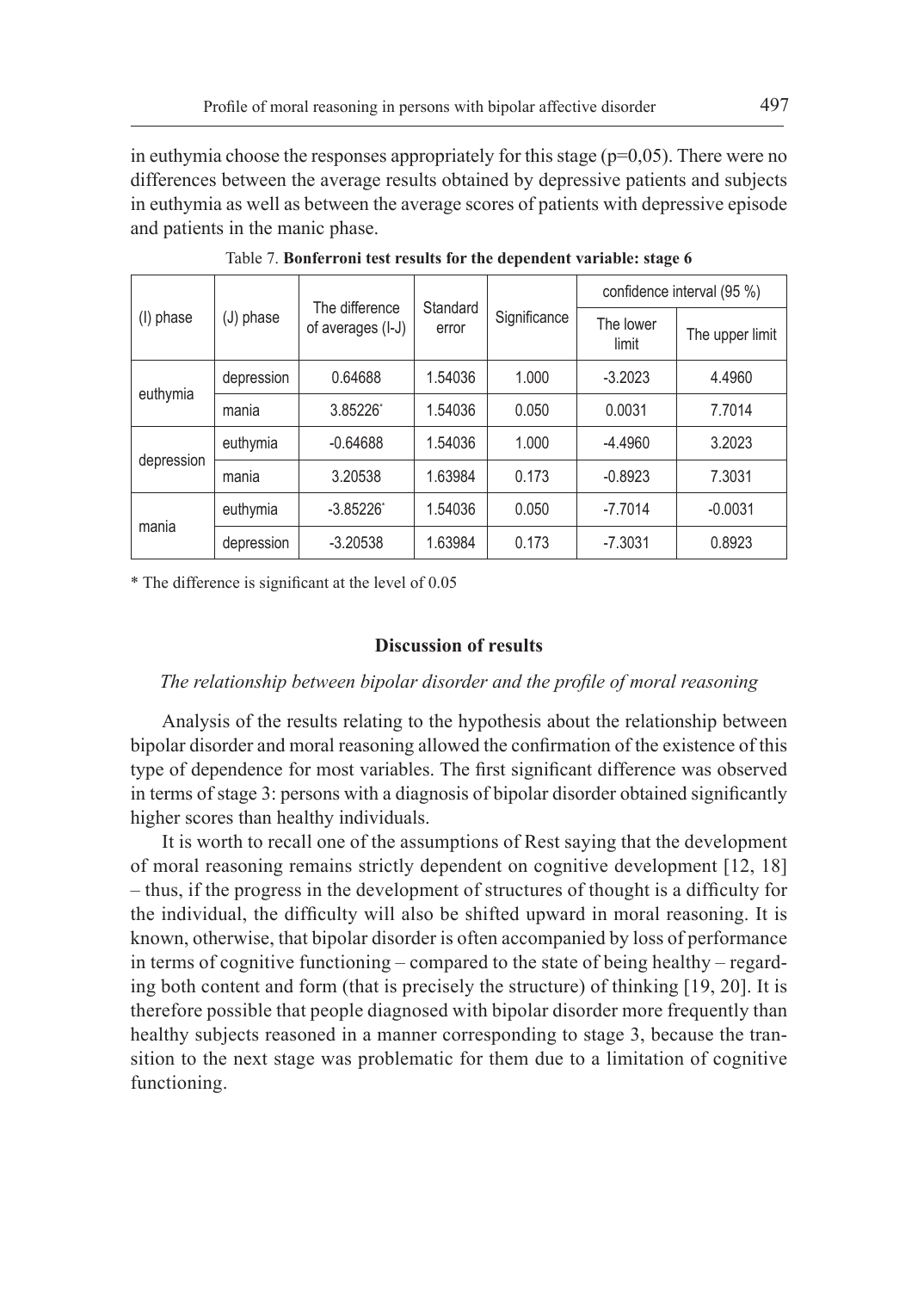It may be interesting to look at the qualitative characteristics of stage 3, in which it is important to care about the relationship with others and care for the approval of these others for the personality of the individual [8]. As suggested by the results of studies, persons with bipolar disorder experience some changes (compared to healthy subjects) in the functioning of moral emotions – including shame and empathy [5, 21]. The feeling of shame is often due to a sense that a person is morally inadequate [3, 21, 22]. What is more, patients with bipolar disorder often underestimate their abilities to adopt the other's perspective and feel empathic concern [5], which attempted to explain their tendency to compare themselves with healthy people [23]. The appearance of this type of considerations suggests that establishing positive relationships is an intrinsic value for individuals with bipolar disorder. It is also likely that the maintenance of any of this type of relationship will result in an increase in their sense of own competence in social functioning and will provide them a proof that their critical approach to themselves is not justified. This may to some extent explain the preference of group of patients for selecting the principles characterizing stage 3.

Other statistically significant differences relate to stages: 5A, 5B and P index (each of them fell to the detriment of people with bipolar disorder). Also at this point it is worth to refer to the thesis that the development of moral reasoning depends on cognitive development [12, 18], which appears to be particularly important in the case of reasoning at the postconventional level. Formulating moral judgments corresponding to the guidelines of postconventional schema requires efficient use of abstract concepts such as generally prevailing values or timeless and universal norms. It is therefore largely understood that bipolar patients may have difficulty in reaching this level of moral thinking.

Another interesting result is the relationship between bipolar disorder and the number of responses indicating the A index which suggests that bipolar patients may have an increased tendency to oppose the prevailing social order. Therefore, it may be that manifestations of anti-social and non-conformist behaviour observed in this group [6, 7] have their origin at the level of thinking – in the negative cognitive representation of social reality and rejection of the existing order.

Finally, it is worth noting that stage 4 was reached by a comparable number of persons with bipolar disorder and healthy individuals, and that in the case of both these groups it is the dominant stage. This is consistent with the results of numerous studies suggesting that in the reasoning of adults prevails thinking in accordance with the conventional level described by Kohlberg [11], the characteristics of which include the essence of *the maintaining norms schema* presented by Rest [24].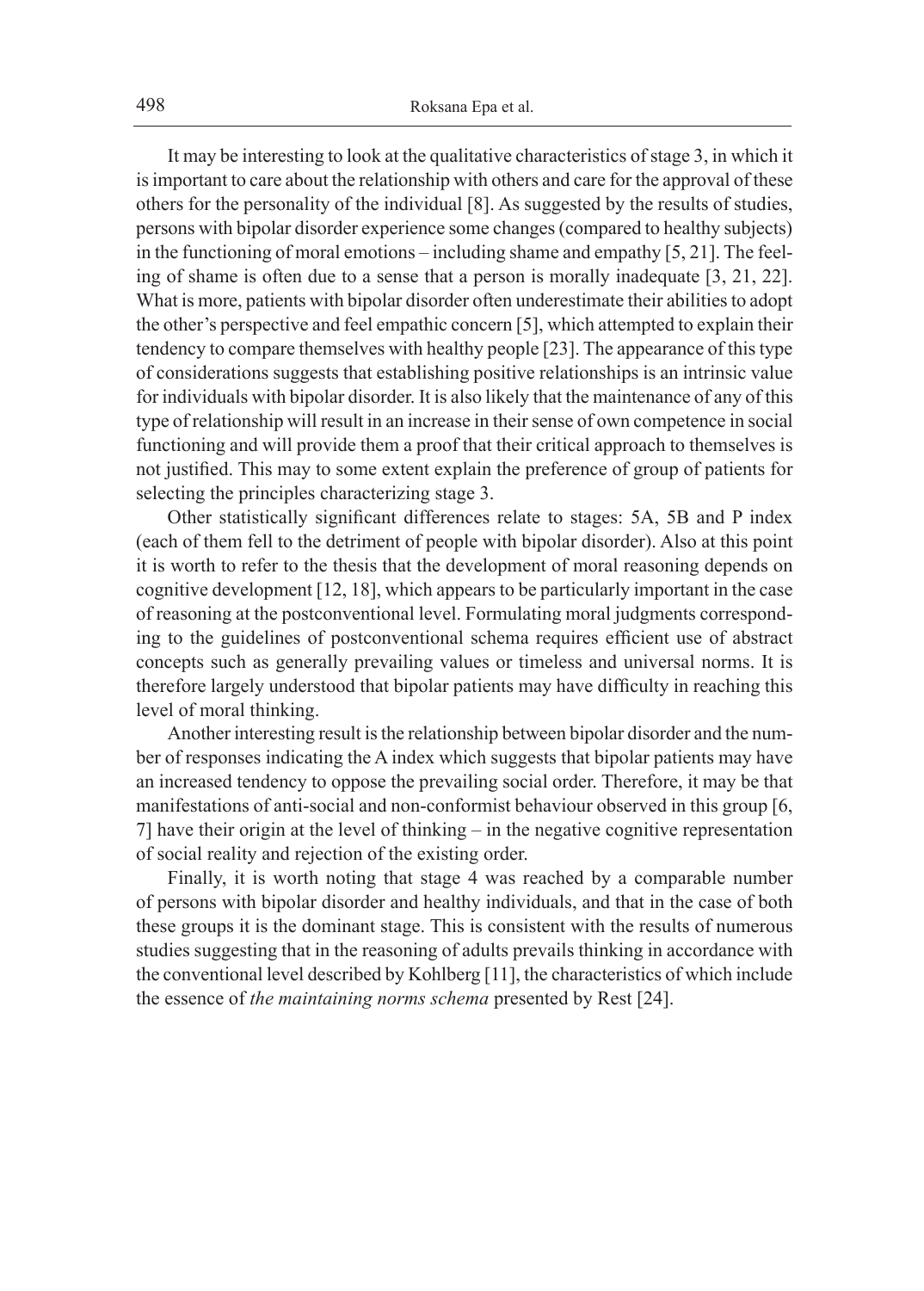# *Moral reasoning of people in different phases of bipolar disorder and moral reasoning of healthy individuals*

The results of an analysis, which was to compare the moral thinking of people with bipolar disorder in different phases to moral thinking of healthy persons, are consistent with the previously discussed results of a comparison of the group of all patients with non-clinical control group. There were differences in the stage 3 (for manic phase), postconventional reasoning (for each phase) and A index (for the phase of depression and euthymia) whereas there were no differences between the average values of other variables. On the basis of these results it can be assumed that characteristics of moral reasoning of people with bipolar disorder is quite similar in individuals undergoing different phases, although there are some subtle differences between their profiles of moral thinking. These differences are discussed below.

# *The relationship between the phases of bipolar disorder and the various stages of moral reasoning*

Statistical analysis showed that persons in the manic phase are characterized by a significantly lower percentage of responses appropriate to the stage 6 than those in euthymia (there were no significant differences between the groups of subjects in euthymia and in the depression phase, and between the results of persons in the depression phase and persons in the manic phase). This may be a result of the fact that the subjects in the phase of mania could have some disorders in the area of cognition which usually appear in this particular episode of the disease. Patient's thoughts become then inconsistent, fragmented and sometimes delusional [19, 20, 25]. Therefore, referring logically to abstract concepts can be for them very difficult or even impossible – in such a case they cannot reach the highest level of moral reasoning [12, 18].

The results seem to be somewhat consistent with the description of the behaviour of people with a manic episode. Patients in this phase of the disease may be characterized by excessive impulsivity, which is often considered not only in terms of the instantaneous state, but also in terms of the feature [26, 27] and by the manifestation of aggressiveness and antisocial behaviour [6, 7]. Impulsivity seems to be to some extent explanation of the lower tendency of manic patients to use the postconventional schema associated with the necessity of making a rational judgment based on indisputable conviction of the rightness of some abstract principles. Even if these patients have the potential ability of reasoning at stage 6, it can be suppressed and obscured by the tendency to act impulsively.

Interestingly, there was no significant relationship between the phase of bipolar disorder and the results concerning the other stages of moral reasoning (2, 3, 4, 5A and 5B) and the A index, although differences in the behaviour of persons undergoing different episodes could suggest the existence of differences in their thinking on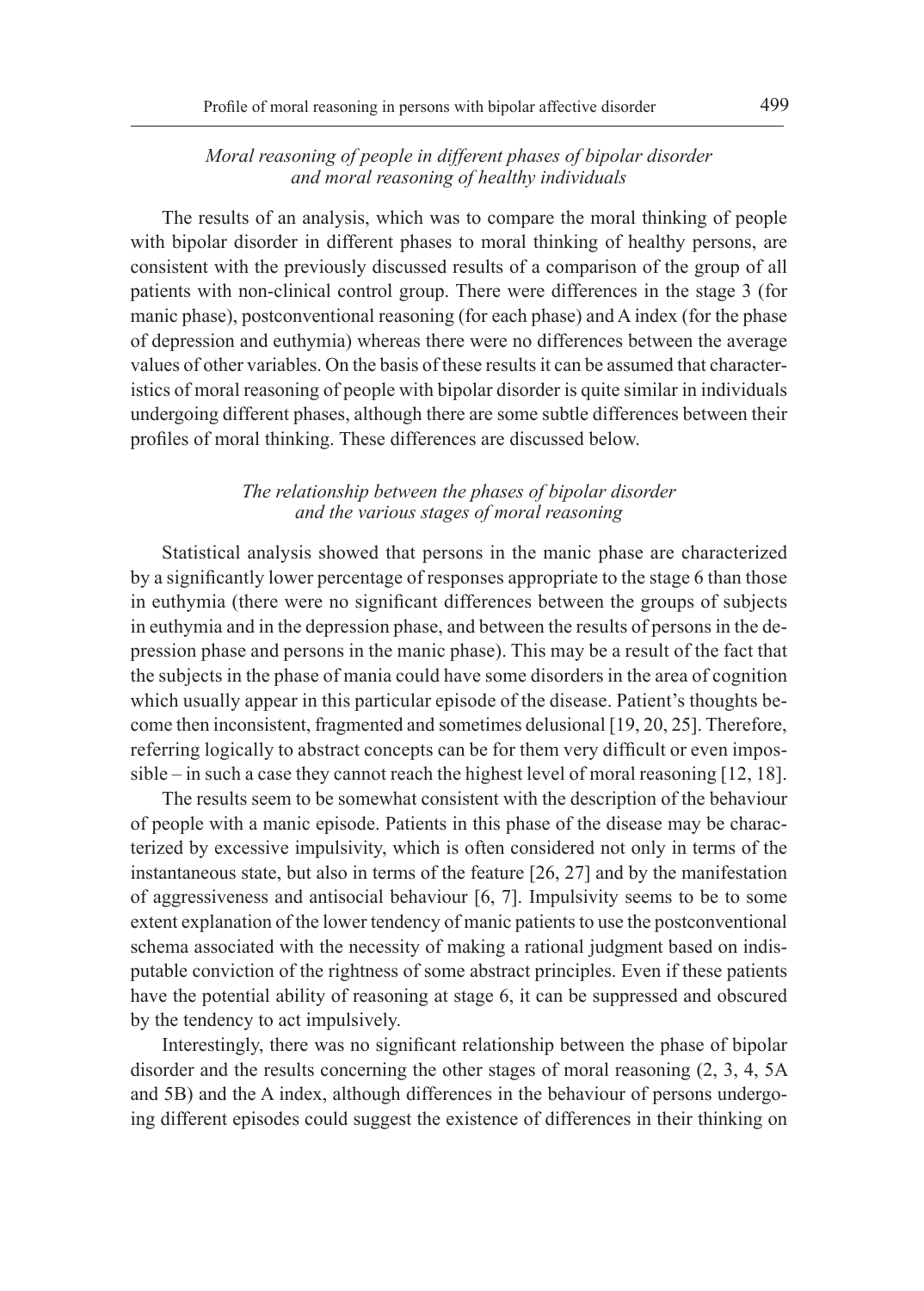moral issues. Slight differences in mean scores between the phases of the disease and significantly lower results obtained by all bipolar patients compared to healthy subjects, may be another reflection of the potentially worse cognitive functioning of diagnosed individuals at all.

At the end it is worth noting that the failure to demonstrate significant relationships between more variables is not necessarily due to the fact that they do not exist. Important limitation of the presented study was the small size of the groups – perhaps examination of more people would allow to obtain additional interesting data. It would also be interesting to test the same person in different phases of the disease and review the issue of variability of understanding moral dilemmas in a given person. Moreover, there is the possibility that the obtained results were influenced by the choice of method for the measurement of moral reasoning. To complete DIT, the subject must focus on the presented dilemmas and related issues, what makes this test difficult and demanding, especially for people with a diagnosis of bipolar disorder. Undoubtedly, these are issues that need to be looked at in future studies.

#### **Conclusions**

Analysis of data collected during the above study allowed to show relations between bipolar disorder and the profile of moral reasoning. Essential seems to be the diagnosis of bipolar disorder, the symptoms of which, like: cognitive impairment, emotional changes and behavioral changes, may be closely related to the moral reasoning. Analyzing the third (cognitive) component of morality of people with bipolar disorder may contribute to a better understanding of their psychosocial functioning, and consequently, to developing more effective methods of improving the quality of such functioning.

An important clue, that should be taken into account during further research, is noticing the differences in the moral reasoning among patients undergoing different phases of the disease. Although the observed relationships are weak and the differences occur only between the phase of mania and euthymia, such results are a good starting point for future exploration, which may contribute to increased knowledge concerning both the nature of moral development, and the specifics of bipolar disorder.

#### **References**

- 1. Fontaine JRJ, Luyten P, De Boeck P, Corveleyn J. *The Test of Self-Conscious Affect: Internal structure, differential scales and relationships with long-term affects*. Eur. J. Pers. 2001; 15: 449–463.
- 2. Stuewig J, McCloskey LA. *The relation of child maltreatment to shame and guilt among adolescents: Psychological routes to depression and delinquency*. Child Maltreat. 2005; 10(4): 324–336.
- 3. Orth U, Berking M, Burkhardt S. *Self-conscious emotions and depression: Rumination explains why shame but not guilt is maladaptive*. Pers. Soc. Psychol. Bull. 2006; 32(12): 1608–1611.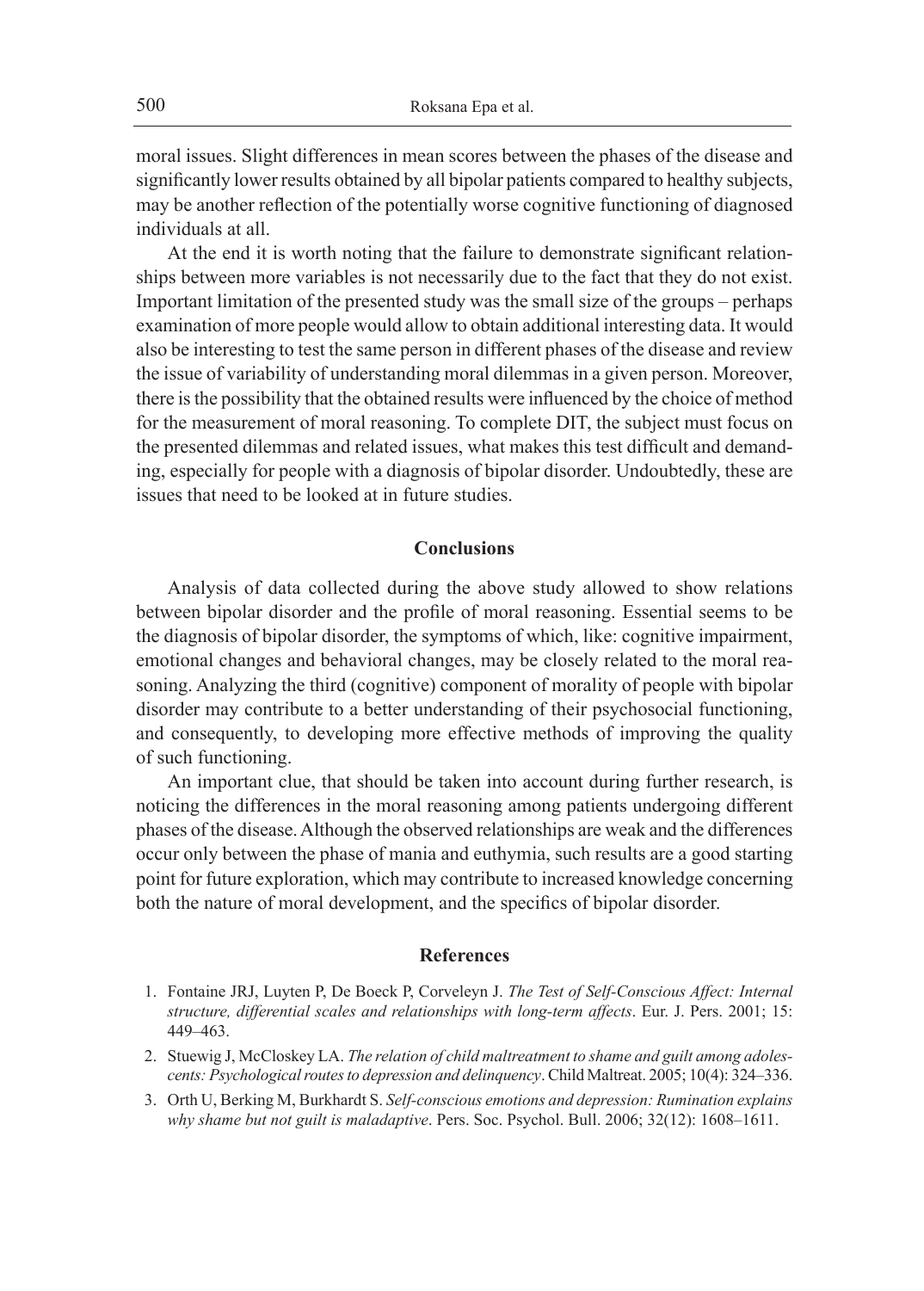- 4. Highfield J, Markham D, Skinner M, Neal A. *An investigation into the experience of self-conscious emotions in individuals with bipolar disorder*, *unipolar depression and non*-*psychiatric controls*. Clin. Psychol. Psychother. 2010; 17(5): 395–405.
- 5. Drentl B, Seidel E, Schneider F, Habel U. *How specific are emotional deficits? A comparison of empathic abilities in schizophrenia, bipolar and depressed patients*. Schizophr. Res. 2010;  $142(1-3)$ : 58-64.
- 6. Barzman DH, DelBello MP, Fleck DE, Lehmkuhl H, Strakowski SM. *Rates, types, and psychosocial correlates of legal charges in adolescents with newly diagnosed bipolar disorder*. Bipolar Disord. 2007; 9(4): 339–344.
- 7. Soyka M, Zingg C. *Association for methodology and documentation in psychiatry profiles predict later risk for criminal behavior and violent crimes in former inpatients with affective disorder.*  J. Forensic Sci. 2010; 55(3): 655–659.
- 8. Rest JR. *Development in judging moral issues.* Minneapolis: University of Minnesota Press; 1979.
- 9. Rest JR, Bebaum MJ, Narvaez D, Thoma SJ. *Postconventional moral thinking: a Neo-Kohlbergian approach.* UK: Taylor and Francis; 1999.
- 10. Rest JR, Narvaez D, Thoma SJ, Bebeau MJ. *A Neo-Kohlbergian approach to morality research*. J. Moral Educ. 2000; 29: 381–396.
- 11. Kohlberg L. *The philosophy of moral development: moral stages and the idea of justice.* San Francisco: Harper and Row; 1981.
- 12. Groth J. *Rozwój moralny a radzenie sobie ze stresem u nieletnich przestępców.* Poznań: Bogucki Wydawnictwo Naukowe; 2003.
- 13. Czyżowska D. *Psychologiczna teoria uniwersalności rozwoju moralnego Lawrence'a Kohlberga.*  Psychol. Wychow. 1994*;* 3: 205–215.
- 14. Hamilton M. *A rating scale for depression*. J. Neurol. Neurosurg. Psychiatry 1960; 23: 56–62.
- 15. Siwek M, Grabski B, Dudek D. *Psychiatryczne skale oceny w zaburzeniach depresyjnych*. W: Kiejna A, Rybakowski J, Dudek D. red. *Psychiatryczne skale oceny w zaburzeniach afektywnych*. Wyd. 1. Kraków: Biblioteka Psychiatrii Polskiej; 2012. s. 56 – 90.
- 16. McDowell I. *Measuring health* : *A guide to rating scales and questionnaires*. New York: Oxford University Press; 2006.
- 17. Young RC, Biggs JT, Ziegler VE, Meyer DA. *A rating scale for mania: reliability, validity and sensitivity*. Br. J. Psychiatry 1979; 133: 429–435.
- 18. Piaget J, Inhelder B. *Psychologia dziecka*. Wrocław: Wydawnictwo Siedmioróg; 1993.
- 19. Goodwin FK, Jamison KR. *Manic-depressive illness: bipolar disorders and recurrent depression*. Oxford: Oxford University Press; 2007.
- 20. Meesters PD, Schouws S, Stek M, Haan L, Smit J, Eikelenboom P. i wsp. *Cognitive impairment in late life schizophrenia and bipolar I disorder.* J. Geriatr. Psychiatry 2013; 28(1): 82–90.
- 21. Tangey JP, Miller RS, Flicker R, Barlow DH. *Are shame, guilt, and embarrassment distinct emotions?* J. Pers. Soc. Psychol. 1996; 70(6): 1256–1260.
- 22. Haidt J. *The moral emotions*. W: Davidson RJ, Scherer KR, Goldsmith HH. red. *Handbook of affective sciences*. Oxford, UK: Oxford University Press; 2003. s. 852–870.
- 23. Simonsen C, Sundet K, Vaskinn A, Ueland T, Romm KL, Hellvin T. i wsp. *Psychosocial function in schizophrenia and bipolar disorder: relationship to neurocognition and clinical symptoms*. J. Int. Neuropsychol. Soc. 2010; 16(5): 771–783.
- 24. Trempała J, Czyżowska D*. Rozwój moralny.* W: Harwas-Napierała B, Trempała J. red. *Psychologia rozwoju człowieka.* Tom 3. Warszawa: Wydawnictwo Naukowe PWN; 2002. s. 106–128.